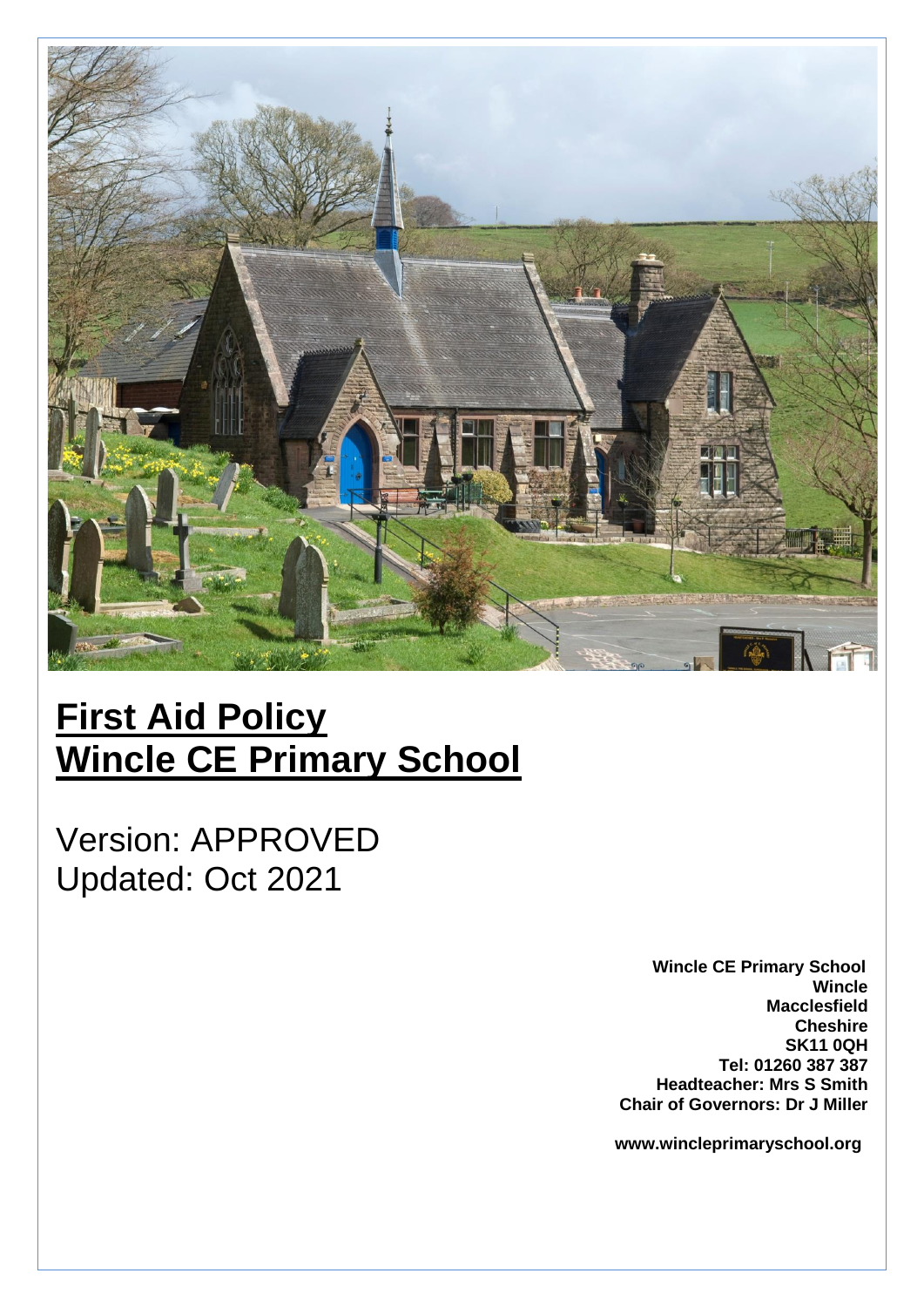#### **Version control**

| Date updated: | Brief summary of changes:                                                                                                                                                                                                                                                                                                                                                                                                                                                   |
|---------------|-----------------------------------------------------------------------------------------------------------------------------------------------------------------------------------------------------------------------------------------------------------------------------------------------------------------------------------------------------------------------------------------------------------------------------------------------------------------------------|
| October 2021  | Removal of 'that is located on the red clipboard in the hall' and addition of 'on the<br>first aid clipboard in each class' - page 2<br>Removal of 'will be placed in the pupils' book bag' - page 2<br>Change from Miss Jones and Mrs Massey being responsible for filing first aid<br>forms to all staff are responsible - page 2<br>Changes made to addendum for the pandemic: removal of PPE text and changes<br>made to letting parents know of any first aid - page 4 |
|               |                                                                                                                                                                                                                                                                                                                                                                                                                                                                             |

## Our school's vision:

*Wincle School creates an enriching and outstanding rural education, nurturing the whole individual: body, mind and soul, inspiring rounded, happy, courageous children who exhibit a passion for learning, a confident faith, a loving concern for community and an inclusive respect for all.*

We encourage our pupils to 'Shine like Stars' (Philippians 2:15) and to do this run with the following acronym:

| No act of kindness, no matter how small, is ever wasted." Aesop<br>We would like our pupils to have the confidence to know that they can make a difference: have hope for the<br>Service<br>future.<br>We encourage our pupils to challenge injustice and inequality<br>$\chi$ Our principles are founded on the truth that we are loved by the Father, Saved by the Son and Sanctified by<br>the Holy Spirit.<br>We want to ignite passion and curiosity for learning, providing an exciting curriculum to inspire all learners to be<br>Theology<br>the best they can be.<br>We encourage our pupils to show integrity<br>We would like our pupils to have the courage to fight for what is important<br>☆<br>When things are challenging, we would like our pupils to display perseverance and not give up.<br><b>Attitude</b><br>Learn from yesterday, live for today, hope for tomorrow" Albert Einstein<br>53<br>We nurture the whole individual: body, mind and soul<br>We encourage the pupils to respect every living creature and show compassion.<br>We would like our children to treat other people as they would like to be treated following Jesus' example.<br>Relationships<br>R<br>We are all unique<br>We help all children build trusting relationships $\sum$<br>Clothe yourselves with compassion, kindness, humility, gentleness and patience.' (Colossians 3:12)<br>Shine like<br>T am the Light of the world; he who follows Me will not walk in the darkness, but will have the Light of life." حكم<br>(John 8:12)<br>stars | ⊕ |  |                                                                                              |
|-------------------------------------------------------------------------------------------------------------------------------------------------------------------------------------------------------------------------------------------------------------------------------------------------------------------------------------------------------------------------------------------------------------------------------------------------------------------------------------------------------------------------------------------------------------------------------------------------------------------------------------------------------------------------------------------------------------------------------------------------------------------------------------------------------------------------------------------------------------------------------------------------------------------------------------------------------------------------------------------------------------------------------------------------------------------------------------------------------------------------------------------------------------------------------------------------------------------------------------------------------------------------------------------------------------------------------------------------------------------------------------------------------------------------------------------------------------------------------------------------------------------------------------------------------|---|--|----------------------------------------------------------------------------------------------|
|                                                                                                                                                                                                                                                                                                                                                                                                                                                                                                                                                                                                                                                                                                                                                                                                                                                                                                                                                                                                                                                                                                                                                                                                                                                                                                                                                                                                                                                                                                                                                       |   |  |                                                                                              |
|                                                                                                                                                                                                                                                                                                                                                                                                                                                                                                                                                                                                                                                                                                                                                                                                                                                                                                                                                                                                                                                                                                                                                                                                                                                                                                                                                                                                                                                                                                                                                       |   |  |                                                                                              |
|                                                                                                                                                                                                                                                                                                                                                                                                                                                                                                                                                                                                                                                                                                                                                                                                                                                                                                                                                                                                                                                                                                                                                                                                                                                                                                                                                                                                                                                                                                                                                       |   |  |                                                                                              |
|                                                                                                                                                                                                                                                                                                                                                                                                                                                                                                                                                                                                                                                                                                                                                                                                                                                                                                                                                                                                                                                                                                                                                                                                                                                                                                                                                                                                                                                                                                                                                       |   |  |                                                                                              |
|                                                                                                                                                                                                                                                                                                                                                                                                                                                                                                                                                                                                                                                                                                                                                                                                                                                                                                                                                                                                                                                                                                                                                                                                                                                                                                                                                                                                                                                                                                                                                       |   |  |                                                                                              |
|                                                                                                                                                                                                                                                                                                                                                                                                                                                                                                                                                                                                                                                                                                                                                                                                                                                                                                                                                                                                                                                                                                                                                                                                                                                                                                                                                                                                                                                                                                                                                       |   |  |                                                                                              |
|                                                                                                                                                                                                                                                                                                                                                                                                                                                                                                                                                                                                                                                                                                                                                                                                                                                                                                                                                                                                                                                                                                                                                                                                                                                                                                                                                                                                                                                                                                                                                       |   |  |                                                                                              |
|                                                                                                                                                                                                                                                                                                                                                                                                                                                                                                                                                                                                                                                                                                                                                                                                                                                                                                                                                                                                                                                                                                                                                                                                                                                                                                                                                                                                                                                                                                                                                       |   |  |                                                                                              |
|                                                                                                                                                                                                                                                                                                                                                                                                                                                                                                                                                                                                                                                                                                                                                                                                                                                                                                                                                                                                                                                                                                                                                                                                                                                                                                                                                                                                                                                                                                                                                       |   |  |                                                                                              |
|                                                                                                                                                                                                                                                                                                                                                                                                                                                                                                                                                                                                                                                                                                                                                                                                                                                                                                                                                                                                                                                                                                                                                                                                                                                                                                                                                                                                                                                                                                                                                       |   |  |                                                                                              |
|                                                                                                                                                                                                                                                                                                                                                                                                                                                                                                                                                                                                                                                                                                                                                                                                                                                                                                                                                                                                                                                                                                                                                                                                                                                                                                                                                                                                                                                                                                                                                       |   |  |                                                                                              |
|                                                                                                                                                                                                                                                                                                                                                                                                                                                                                                                                                                                                                                                                                                                                                                                                                                                                                                                                                                                                                                                                                                                                                                                                                                                                                                                                                                                                                                                                                                                                                       |   |  |                                                                                              |
|                                                                                                                                                                                                                                                                                                                                                                                                                                                                                                                                                                                                                                                                                                                                                                                                                                                                                                                                                                                                                                                                                                                                                                                                                                                                                                                                                                                                                                                                                                                                                       |   |  |                                                                                              |
|                                                                                                                                                                                                                                                                                                                                                                                                                                                                                                                                                                                                                                                                                                                                                                                                                                                                                                                                                                                                                                                                                                                                                                                                                                                                                                                                                                                                                                                                                                                                                       |   |  |                                                                                              |
|                                                                                                                                                                                                                                                                                                                                                                                                                                                                                                                                                                                                                                                                                                                                                                                                                                                                                                                                                                                                                                                                                                                                                                                                                                                                                                                                                                                                                                                                                                                                                       |   |  |                                                                                              |
|                                                                                                                                                                                                                                                                                                                                                                                                                                                                                                                                                                                                                                                                                                                                                                                                                                                                                                                                                                                                                                                                                                                                                                                                                                                                                                                                                                                                                                                                                                                                                       |   |  |                                                                                              |
|                                                                                                                                                                                                                                                                                                                                                                                                                                                                                                                                                                                                                                                                                                                                                                                                                                                                                                                                                                                                                                                                                                                                                                                                                                                                                                                                                                                                                                                                                                                                                       |   |  |                                                                                              |
|                                                                                                                                                                                                                                                                                                                                                                                                                                                                                                                                                                                                                                                                                                                                                                                                                                                                                                                                                                                                                                                                                                                                                                                                                                                                                                                                                                                                                                                                                                                                                       |   |  |                                                                                              |
|                                                                                                                                                                                                                                                                                                                                                                                                                                                                                                                                                                                                                                                                                                                                                                                                                                                                                                                                                                                                                                                                                                                                                                                                                                                                                                                                                                                                                                                                                                                                                       |   |  |                                                                                              |
|                                                                                                                                                                                                                                                                                                                                                                                                                                                                                                                                                                                                                                                                                                                                                                                                                                                                                                                                                                                                                                                                                                                                                                                                                                                                                                                                                                                                                                                                                                                                                       |   |  |                                                                                              |
|                                                                                                                                                                                                                                                                                                                                                                                                                                                                                                                                                                                                                                                                                                                                                                                                                                                                                                                                                                                                                                                                                                                                                                                                                                                                                                                                                                                                                                                                                                                                                       |   |  | We would like our pupils to shine in their behaviour, attitudes, relationships and learning. |

*FIRST AID POLICY*

The purpose of first aid at Wincle School is to attend to immediate needs and to seek further help if necessary. First aid can save lives and prevent minor injuries becoming major ones

#### Procedures

If a child is taken ill during lessons, they are monitored and supervised by a teacher or teaching assistant either in the first aid room or classroom. If a minor injury occurs, wherever possible it is attended to in-situ; otherwise the child will be sent to a Paediatric Qualified First Aider. If further advice is needed, then the senior teacher in school will be sent for.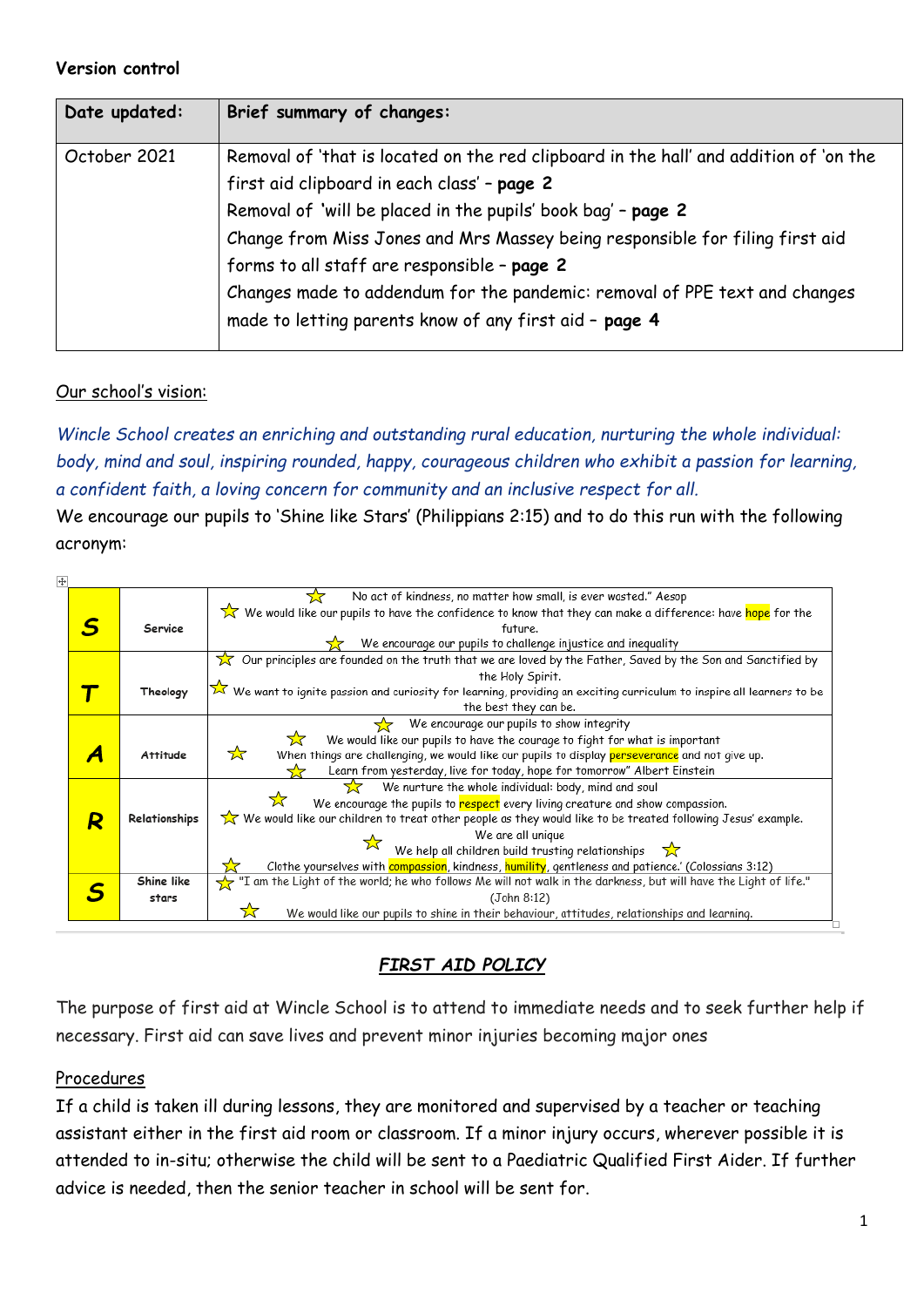Only the Head teacher or the person in charge can authorise a child going home.

Staff who are qualified Emergency First Aiders (see Register of First Aiders) should deal with all minor injuries. Injuries should be recorded on a 'Wincle First Aid Report' on the first aid clipboard in each class. Parents will sign this form at the end of the day and the form is then stored.

A Paediatric First Aider (see Register of First Aiders) will deal with any head bumps / serious injuries. A head bump note text will be sent informing parents directly that an injury has occurred.

The First Aid Report Form contains forms which detail pupil name and class; date and time of injury; type of injury; detail of first aid given; name of attending First Aider; whether the injury has required a parental phone call and advice if the injury is a head bump (this should be circled or highlighted when necessary).

If an injury is assessed as possibly needing further medical help, then parents should be contacted and the Head teacher informed. Serious injuries must be reported to the Head teacher as an accident form may have to be completed and sent to the L.A. (RIDDOR via PRIME reporting)

In the event of an emergency injury or medical concern, an ambulance should be called immediately, parents informed and a Paediatric First Aider to attend until the ambulance arrives. There must be another adult present at all times. A RIDDOR form must then be completed and the Governing Board informed.

# **BASIC FIRST AID PROCEDURES:**

Wash cuts and grazes in clean water and use an antiseptic wipe if necessary. (Always wear protective gloves when dealing with blood).

Apply cold compress (ice packs are kept in the kitchen refrigerator) to sprains and bumps. Apply a sterile dressing if absolutely necessary.

# **FIRST AID KITS**

Well-stocked First Aid kits are located as follows:

- Main Kit & additional supplies in First Aid Room
- Sports First aid Kit (for off the premises sports events) in the First Aid Room
- Mini-First Aid kits in the hall
- First Aid bag for playtimes and PE lessons in the hall

Miss Emma Jones and Mrs Gail Massey is in-charge of keeping supplies and First Aid kits stocked. All staff are responsible for transferring Minor Injury forms to a central file in the Medical Room every half-term.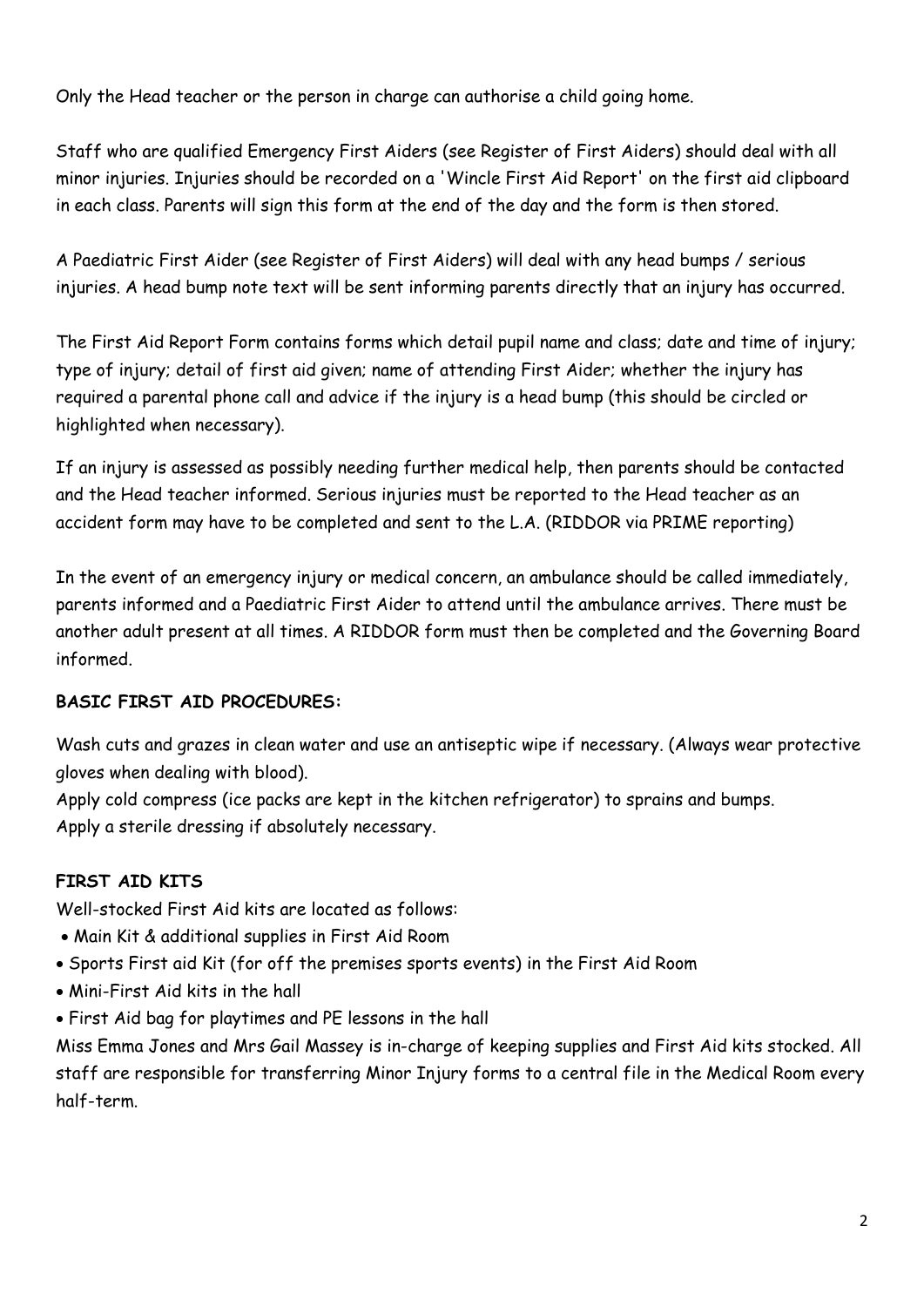# **FIRST AID AT PLAYTIMES/LUNCHTIME:**

At least one Paediatric First Aider will be on duty at one time, where possible. During all playtimes, the First Aid bag and accident reporting slips should be taken outside.

# **MEDICINES (see Administration of Medicines Policy)**

The school is not obliged to dispense medicines to children but offer this service provided that there is a signed consent form (Permission to administer Medicine Form) and medicine has been advised by a Medical Professional.

Completed forms are kept in the Medical Room; prescribed medicines are kept in a locked medicine cabinet or fridge.

## **MEDICAL CONDITIONS (see Medical Needs and Care Policy)**

A list of the names, with photographs, of all children suffering from particular medical conditions is kept in the First Aid Room. Individual Health Care Plans are kept in the Medical Room and with relevant medication in the classroom.

Asthma Children suffering from asthma will have their own inhalers, especially for P.E., games, swimming lessons and school visits. Inhalers will usually be kept in the First Aid Room or with a teacher in class.

In the event of an asthma attack, staff should:

- Ensure that the child uses his/her reliever inhaler;
- Stay calm and reassure the child;
- Help him/her to breathe by loosening clothing round the neck.
- Fill in the record sheet documenting the date, time and number of puffs.

If there is no improvement after five or ten minutes then the parents should be contacted and an ambulance sent for.

Other Medical Conditions Detailed information relating to the treatment of individual children with other specific medical conditions, e.g. diabetes, nut allergy etc. is kept on the notice boards in the First Aid Room and the main school kitchen. This is to remind staff of these specific needs.

Related Policies and Documents:

- Medical Needs and Care Policy
- Asthma Policy
- Administration of Medicines Record
- Administration of Medicines Policy
- Intimate Care and Working Alone Policy
- First Aiders Register